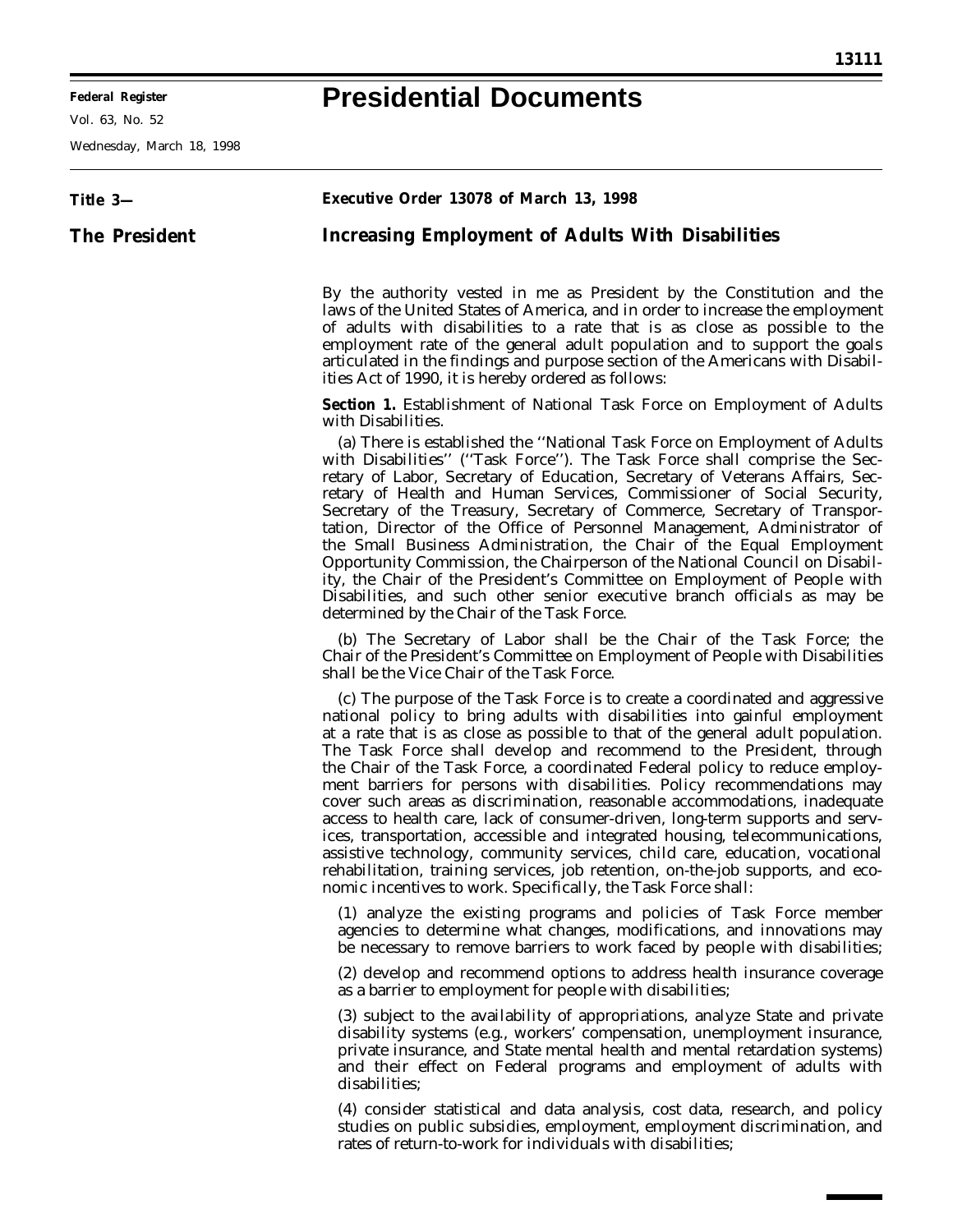(5) evaluate and, where appropriate, coordinate and collaborate on, research and demonstration priorities of Task Force member agencies related to employment of adults with disabilities;

(6) evaluate whether Federal studies related to employment and training can, and should, include a statistically significant sample of adults with disabilities;

(7) subject to the availability of appropriations, analyze youth programs related to employment (e.g., Employment and Training Administration programs, special education, vocational rehabilitation, school-to-work transition, vocational education, and Social Security Administration work incentives and other programs, as may be determined by the Chair and Vice Chair of the Task Force) and the outcomes of those programs for young people with disabilities;

(8) evaluate whether a single governmental entity or program should be established to provide computer and electronic accommodations for Federal employees with disabilities;

(9) consult with the President's Committee on Mental Retardation on policies to increase the employment of people with mental retardation and cognitive disabilities; and

(10) recommend to the President any additional steps that can be taken to advance the employment of adults with disabilities, including legislative proposals, regulatory changes, and program and budget initiatives.

(d)(1) The members of the Task Force shall make the activities and initiatives set forth in this order a high priority within their respective agencies within the levels provided in the President's budget.

(2) The Task Force shall issue its first report to the President by November 15, 1998. The Task Force shall issue a report to the President on November 15, 1999, November 15, 2000, and a final report on July 26, 2002, the 10th anniversary of the initial implementation of the employment provisions of the Americans with Disabilities Act of 1990. The reports shall describe the actions taken by, and progress of, each member of the Task Force in carrying out this order. The Task Force shall terminate 30 days after submitting its final report.

(e) As used herein, an adult with a disability is a person with a physical or mental impairment that substantially limits at least one major life activity. Sec. 2. Specific activities by Task Force members and other agencies.

(a) To ensure that the Federal Government is a model employer of adults with disabilities, by November 15, 1998, the Office of Personnel Management, the Department of Labor, and the Equal Employment Opportunity Commission shall submit to the Task Force a review of Federal Government personnel laws, regulations, and policies and, as appropriate, shall recommend or implement changes necessary to improve Federal employment policy for adults with disabilities. This review shall include personnel practices and actions such as: hiring, promotion, benefits, retirement, workers' compensation, retention, accessible facilities, job accommodations, layoffs, and reductions in force.

(b) The Departments of Justice, Labor, Education, and Health and Human Services shall report to the Task Force by November 15, 1998, on their work with the States and others to ensure that the Personal Responsibility and Work Opportunity Reconciliation Act is carried out in accordance with section 504 of the Rehabilitation Act of 1973, as amended, and the Americans with Disabilities Act of 1990, so that individuals with disabilities and their families can realize the full promise of welfare reform by having an equal opportunity for employment.

(c) The Departments of Education, Labor, Commerce, and Health and Human Services, the Small Business Administration, and the President's Committee on Employment of People with Disabilities shall work together and report to the Task Force by November 15, 1998, on their work to